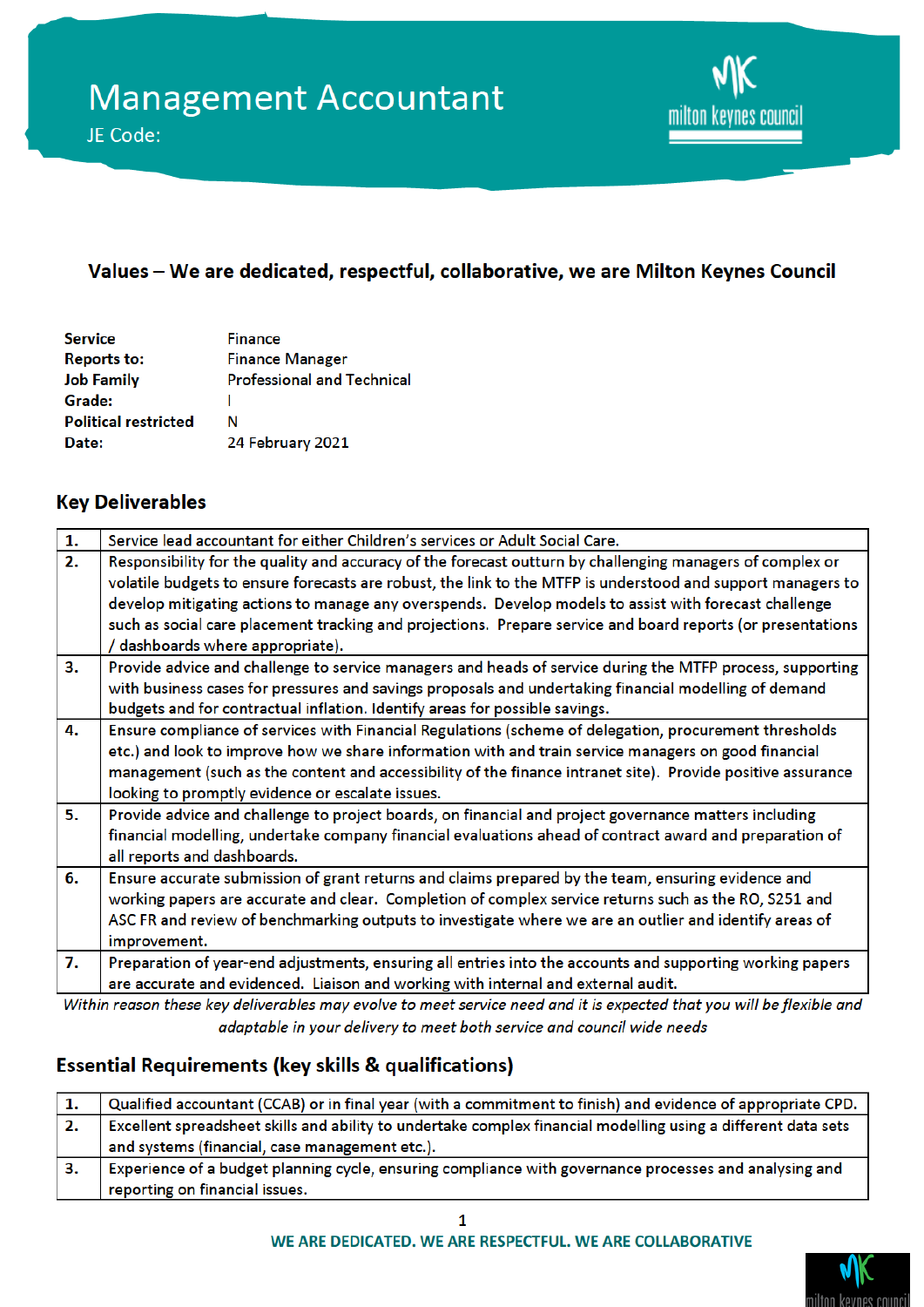| 4.  | Be able to explain complicated and technical information in a manner that can be understood by others         |
|-----|---------------------------------------------------------------------------------------------------------------|
|     | with different levels of knowledge on the subject using multiple tools; written (preparation of presentations |
|     | and report writing including cabinet papers), spreadsheets (financial modelling) and deliver presentations    |
|     | and training.                                                                                                 |
| -5. | Inquisitive and challenging with the ability to apply innovative and creative thinking to service challenges  |
|     | within a fast-paced environment.                                                                              |

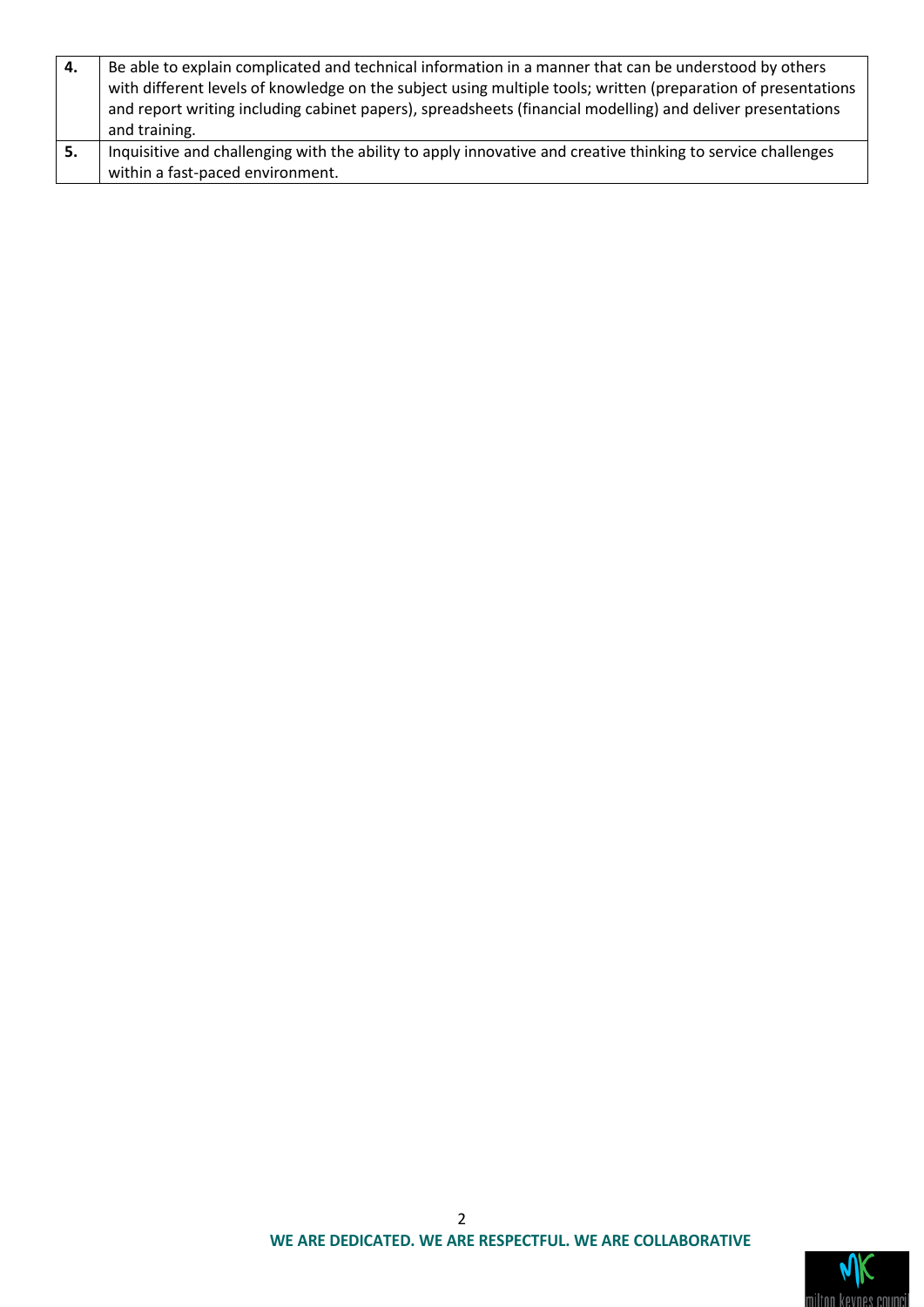# **Job Family**

Professional/Technical Grade I



#### **Colleagues Expectations**

- Be professional at all times
- Work together for the good of the team, council and local people
- Promote a supportive culture
- Challenge assumptions
- Take ownership
- Be willing to change and do things differently
- Always work in a safe manner

#### **Managers expectations**

- Be a role model by displaying positive behaviours at all times
- Make well-considered decisions
- Support, coach and communicate with my team
- Be accountable for my team's performance

Professional/Technical job holders rely upon their deep knowledge of the specialism or discipline in which they work to carry out vital tasks and provide authoritative advice to others. Often developing within recognised career paths, their evolving expertise sees them bear increasing responsibility for managing Council assets, the development of policies and procedures and the strategic direction of the functions they support.

#### **Role Characteristics**

At this level job holders use their extensive experience and postgraduate level professional knowledge to take a lead in complex interactions with others, delivering change by evidencebased argument and persuasion. They exert professional influence on the organisational structures and procedures within their working area to enhance productivity, efficiency and customer satisfaction.

#### The Knowledge and skills required

The advanced theoretical knowledge required to make appropriate judgements and decisions at this level is augmented by ongoing professional development and awareness of external legislative and societal change. Also by a deeper understanding of the Council operational structures which both support and depend upon the job holder's actions and advice. Roles will be professional experts, providing guidance to those in earlier career stages.

While the majority of roles will have demands for manual dexterity in relation to typing and similar functions, other jobs will use a range of equipment requiring precision in their use and handling.

#### **Thinking, Planning and Communication**

Job holders will use their professional expertise to deal with complex, pressing issues on a day to day basis, but will also look well ahead and take a more strategic view of their project and service delivery objectives, shaping their teams' composition, approach and operating

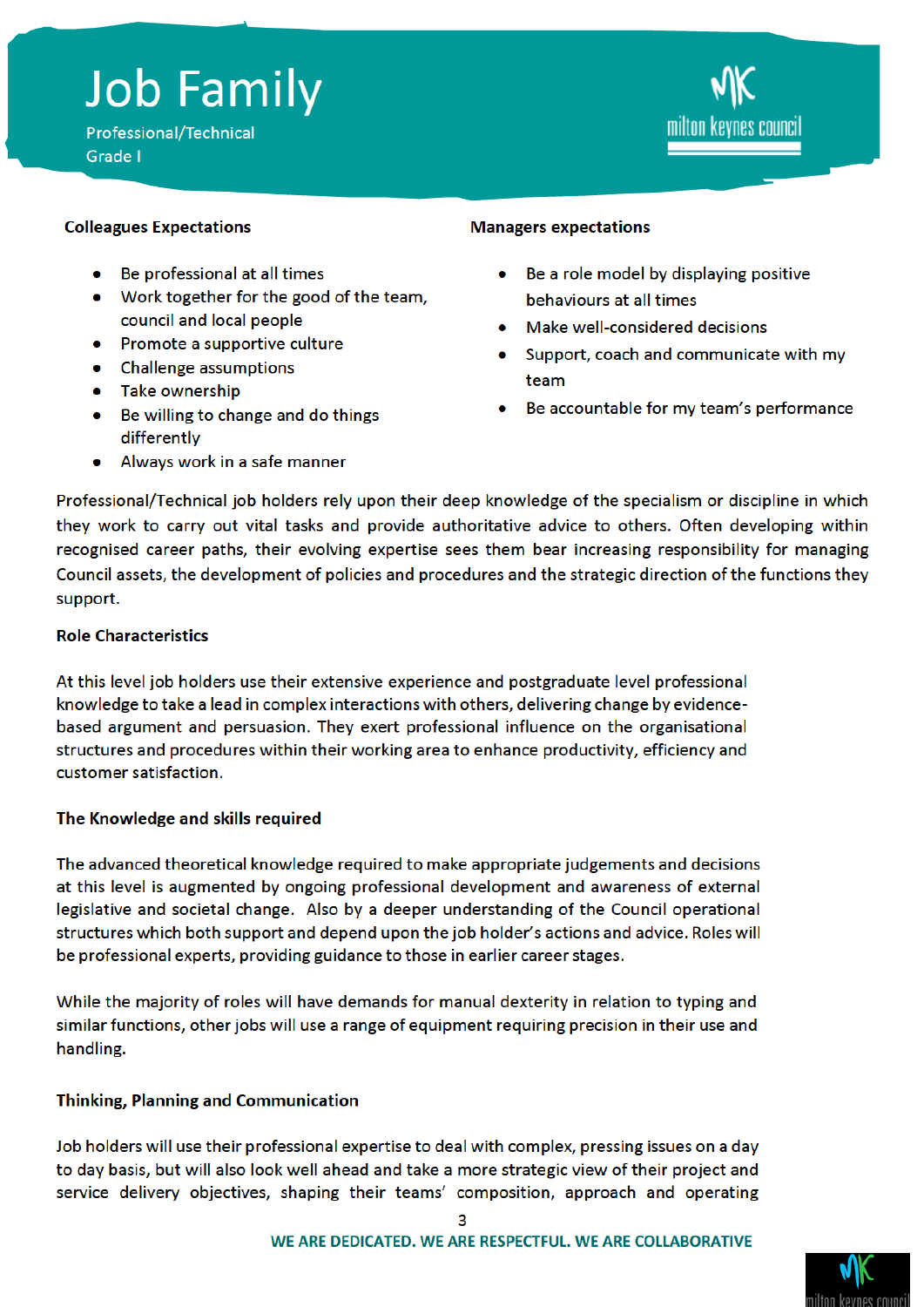procedures in accordance with wider service goals mandated by Service management.

The information exchanged at this level will be routinely complex and even contentious in nature. Job holders will, however, have additional demands placed upon them by the need to persuade others to adopt courses of action which they may not otherwise wish to take, based on evidence-based and reasoned argument. This will occur in written interactions, but can also be the case in face to face verbal exchanges where job holders will advocate a position in response to opposing opinion in a formal or informal setting.

#### **Decision Making and Innovation**

Job holders will have the freedom to interpret policy and broad operating guidelines in order to shape their teams' detailed approach to meeting their corporate objectives and targets. They will deal with escalated, multi-faceted problems independently and will tend to only consult their manager on fundamental policy or resource issues.

#### **Areas of responsibility**

With a diverse range of jobs being represented at this level, the precise blend of responsibilities for which the job holder is accountable will depend upon the service in which they operate.

External facing roles will focus on the needs of people, whether external service users or partners and will be responsible for high impact decision making and the implementation of appropriate programmes on behalf of individuals or groups of people or enforcement of regulations which have direct and significant consequences upon those served. Such roles are likely to have at least one other elevated level of responsibility for such elements as finance, information assets, equipment or premises.

Internal facing roles are likely to have this pattern reversed, with the weightiest responsibility for highly valuable or significant financial and non-financial assets, but somewhat less accountability for the assessment of needs of individuals and groups.

Jobs will generally have formal line management responsibility and will not only allocate and check work, but also be directly involved in assessment, recruitment, and other human resource related procedures. Posts that do not have this level of managerial responsibility are likely to have compensatory levels of accountability in relation to the users of Council services, finance or other major asset(s).

#### **Impacts and Demands**

Tasks and duties will be generally carried out in a sedentary position but there will always be a requirement for standing and walking from time to time, and the occasional need to lift or carry items.

The combination of both tactical and strategic matters that job holders deal with means that roles are inherently complex, demanding of lengthy periods of concentrated mental attention while also managing high levels of work-related pressure from deadlines, interruptions or conflicting demands.